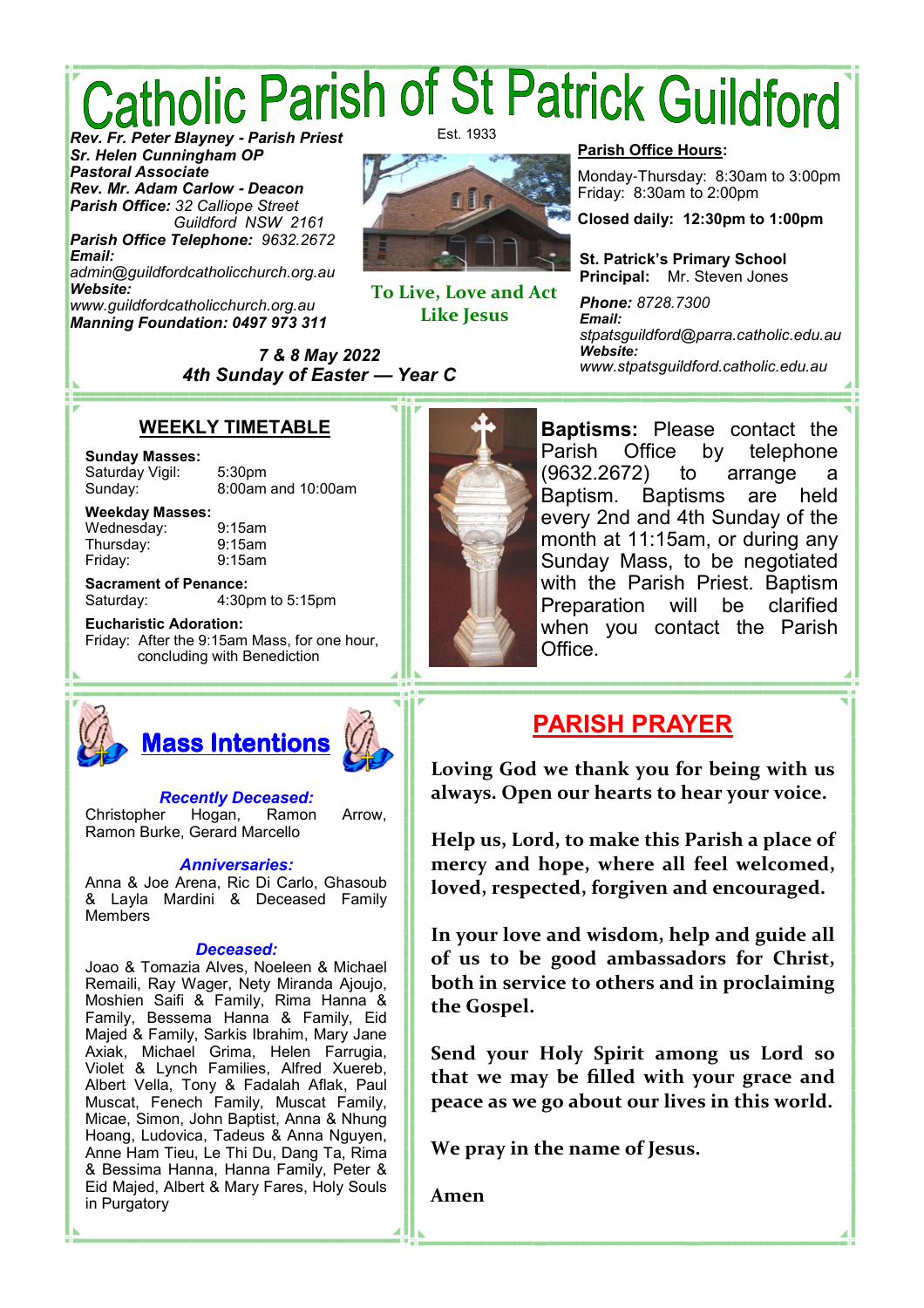

## **LITURGY OF THE WORD 4TH SUNDAY OF EASTER — YEAR C**

#### **1ST READING: ACTS 13:14, 43-52** A reading from the Acts of the Apostles

Paul and Barnabas carried on from Perga till they reached Antioch in Pisidia. Here they went to the synagogue on the sabbath and took their seats.

When the meeting broke up, many Jews and devout converts joined Paul and Barnabas, and in their talks with them Paul and Barnabas urged them to remain faithful to the grace God has given them.

The next sabbath almost the whole town assembled to hear the word of God. When they saw the crowds, the Jews, prompted by jealousy, used blasphemies and contradicted everything Paul said. Then Paul and Barnabas spoke out boldly. 'We had to proclaim the word of God to you first, but since you have rejected it, since you do not think yourselves worthy of eternal life, we must turn to the pagans. For this is what the Lord commanded us to do when he said:

I have made you a light for the nations,

so that my salvation may reach the ends of the earth.'

It made the pagans very happy to hear this and they thanked the Lord for his message; all who were destined for eternal life became believers. Thus the word of the Lord spread through the whole countryside.

But the Jews worked upon some of the devout women of the upper classes and the leading men of the city and persuaded them to turn against Paul and Barnabas and expel them from their territory. So they shook the dust from their feet in defiance and went off to Iconium; but the disciples were filled with joy and the Holy Spirit.

The word of the Lord **Thanks be to God**

#### **RESPONSORIAL PSALM: PS 99:1-3, 5**

**Response:** We are his people, the sheep of his flock.

Cry out with joy to the Lord, all the earth. Serve the Lord with gladness. Come before him, singing for joy. **R.**

Know that he, the Lord, is God. He made us, we belong to him, we are his people, the sheep of his flock. **R.**

Indeed, how good is the Lord, eternal his merciful love. He is faithful from age to age. **R.**

#### **2ND READING: REVELATION 7:9, 14-17** A reading from the book of the Apocalypse

I, John, saw a huge number, impossible to count, of people from every nation, race, tribe and language; they were standing in front of the throne and in front of the Lamb, dressed in white robes and holding palms in their hands.

One of the elders said to me, 'These are the people who have been through the great persecution, and because they have washed their robes white again in the blood of the Lamb, they now stand in front of God's throne and serve him day and night in his sanctuary; and the One who sits on the throne will spread his tent over them. They will never hunger or thirst again; neither the sun nor scorching wind will ever plague them, because the Lamb who is at the throne will be their shepherd and will lead them to springs of living water; and God will wipe away all tears from their eyes.'

The word of the Lord **Thanks be to God**

#### **GOSPEL ACCLAMATION: JOHN 10:14**

#### **Alleluia, alleluia!**

I am the good shepherd, says the Lord; I know my sheep, and mine know me. **Alleluia!**

#### **THE GOSPEL: JOHN 10:27-30**

A reading from the holy Gospel according to John

Jesus said:

'The sheep that belong to me listen to my voice; I know them and they follow me.

I give them eternal life; they will never be lost and no one will ever steal them from me.

The Father who gave them to me is greater than anyone, and no one can steal from the Father. The Father and I are one.'

The Gospel of the Lord **Praise to you, Lord Jesus Christ**



**I am the Shepherd,** 

> **I know my and mine know me.**

**No one will ever steal from me.**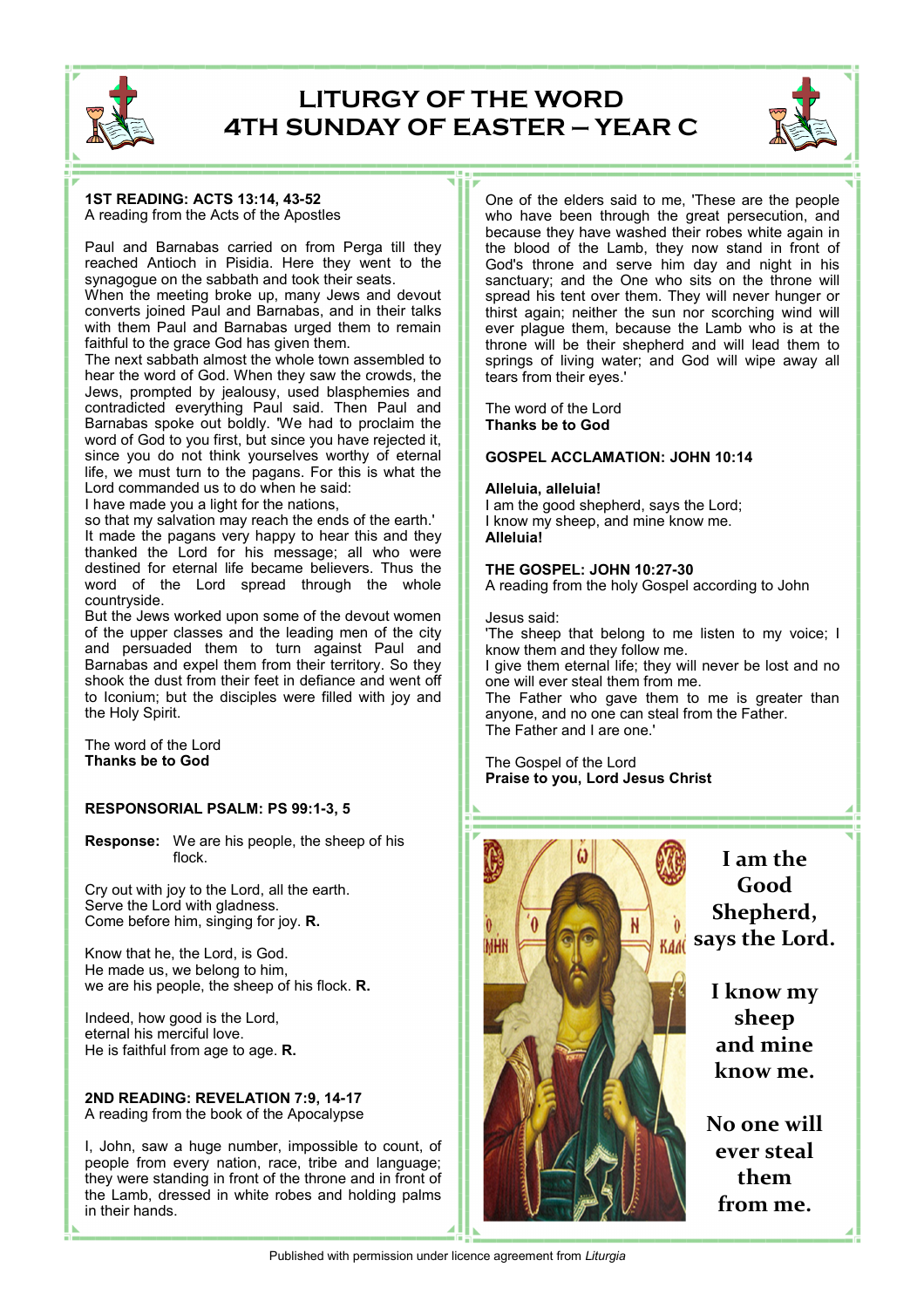## **PARISH NOTICES**

**PENTECOST SUNDAY IS ON 5TH JUNE:** It is the celebration of the coming of the Holy Spirit on those gathered in the upper room, including Mary, the mother of Jesus (Acts 1:12-14). In Acts 2 we read that there were many people in Jerusalem, at this time, from every nation under heaven. Here in our parish we, too, have many people from many nations. So, to celebrate this wonderful feast, we will continue our tradition of praying the intercessions in different languages. During the next couple of weeks people will be asked to translate a prayer from English into their own language and pray this prayer at Mass on Pentecost Sunday. After the 10:00am Mass we are planning to have brunch/lunch at the Hall where we hope many of you will be willing to bring a plate of food to share from your culture. It will be a good way to meet other members of our parish and build a stronger parish community. Come Holy Spirit!

**FUNERAL SERVICE:** A funeral service for Ramon Arrow will be held at St. Patrick's Church, Guildford on **Tuesday, 10 May at 10:30am.**

**PROJECT COMPASSION:** If you took home money boxes or sharepack envelopes during Lent, would you please return them as soon as possible. Thank you.

**TAP & GO" DONATION POINT:** The opportunity is now available for parishioners and visitors to donate to St. Patrick's Parish using a credit or debit card. The majority of parishes in the Diocese now have this facility. Following advice from both the Parish Pastoral Council and the Finance Committee to install this new donation point, it will be available for use at the weekend Masses, at least initially. The donation is pre-programmed for \$5.00 per tap of the card over the tap symbol. If you wish to donate more than \$5.00, tap again. It takes a few seconds to record your donation. The Diocese's encouragement to use this facility is a response to the trend where most people carry little, if any, cash these days. The donation point does not take the place of the First and Second collections or the weekly envelope offerings. St. Patrick's is very grateful for your donations, however you wish to make them.

~ *Fr. Peter Blayney*

**SACRAMENT OF PENANCE:** Will be held in the Confessional Room every Saturday from 4:30pm to 5:15pm.

**EUCHARISTIC ADORATION:** Will be held on Fridays, after the 9:15am Mass, for one hour, concluding with Benediction. This hour will be a quiet time of prayer and reflection.

**LEGION OF MARY:** Invites you to the Rosary Cenacle every Thursday morning at 8:15am to pray for the sick, Holy Souls, the dying and Priests. Please join us as the world needs more prayer.

**MASS INTENTIONS:** To prevent confusion and assumptions, could parishioners clearly identify if a Mass intention, for publication in the Bulletin, is either **Recently Deceased, Anniversary or Deceased.** Printed envelopes are available at the back of the Church. Thank you.

# **DIOCESAN NOTICES**

#### **POSITIONS VACANT:**

#### **Senior Administrative Support Co-Ordinator**

The Diocese of Parramatta is seeking an experienced person for a full or part-time (4 days a week) role in our Governance, Risk, Compliance and Assurance team. You will have extensive experience in providing high-level administration support, and a customer-focused and 'can-do' attitude. If you would like to know more about the role and to obtain a copy of the Position Description, please contact Nevine Piperides at REACH Human Resources, nevine@reachhr.com.au or 0418 698 327.

#### **Fundraising Campaigns Manager – Put Your Faith Into Action For The Common Good**

Parramatta Catholic Foundation is seeking a dynamic Fundraising Campaigns Manager, following Bronwyn Muir's retirement. This is a heart-warming, for-purpose vocational opportunity to put your faith into action, supporting our mission to share Christ's message of love and salvation with all. The role is pivotal to nurturing faith, hope and charity throughout Western Sydney and the Blue Mountains through the Diocese of Parramatta's ministries including our Holy Spirit Seminary, Clergy Support Foundation (caring for retired and ill priests), Confraternity of Christian Doctrine (Special Religious Education) and Catholic Care's social welfare services. For information please call Dianne Wigan, Head of Fundraising on 0408 922 478.

**PEACE JUSTICE AND ECOLOGY SHARING ON ZOOM – WEDNESDAY, 11 MAY:** Peace, Justice & Ecology Sharings are quarterly online gatherings for everyone who is interested in Social Justice, Care for Creation or Global Peace. They are an opportunity to connect, meet like-minded people, find out and discuss what is currently happening in the Peace, Justice & Ecology space. This time, the sharing is also a chance to meet the new Peace, Justice, Ecology Facilitator James. You are invited to join the conversation, Wednesday 11 May, 6:30pm-8:00pm. To receive a zoom link, please RSVP to MET@parracatholic.org.

**COMMISSIONING MASS FOR LITURGICAL MINISTERS 2022 – THURSDAY, 26 MAY:** The Commissioning Mass for Liturgical Ministers will be held on Thursday, 26 May 2022 at 7:30pm at St. Patrick's Cathedral Parramatta. During this Mass, Bishop Vincent will commission those who have completed their specific courses at the Liturgical Ministry Formation Course both previously and this year's and want to be commissioned. Please RSVP by Thursday, 19 May to anne.stanton@parracatholic.org with total numbers of those attending for catering purposes.

**DIOCESAN "LAUDATO SI' ACTION CAMPAIGN":** On Friday, 22 April, the annual Earth Day, the Diocese of Parramatta responded to the *cry of the earth and the cry of the poor* by launching a Diocesan "Laudato Si' Action Campaign". Via a video message, Bishop Vincent Long OFM Conv invited all Catholic parishes, schools, families, and organisations across the Diocese to participate. Please visit parracatholic.org/ laudatosi to download the launch video and for further information.